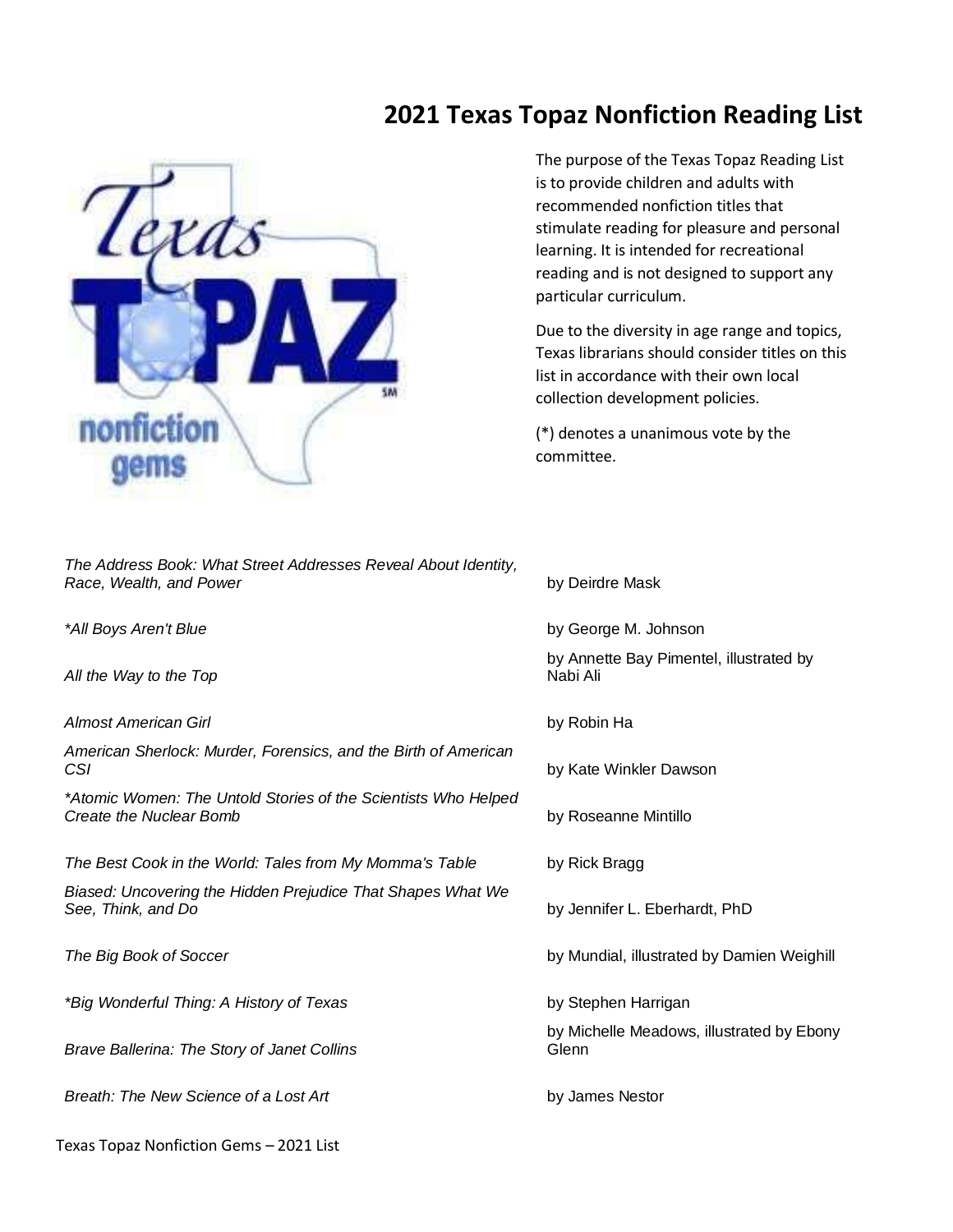| Caste: The Origins of Our Discontents                                                                      | by Isabel Wilkerson                                           |
|------------------------------------------------------------------------------------------------------------|---------------------------------------------------------------|
| Caught! Nabbing History's Most Wanted                                                                      | by Georgia Bragg, illustrated by Kevin<br>O'Malley            |
| The Collected Schizophrenias                                                                               | by Esmé Weijun Wang                                           |
| *Dancing at the Pity Party: A Dead Mom Graphic Memoir                                                      | by Tyler Feder                                                |
| *Dancing Hands: How Teresa Carreno Played the Piano for<br><b>President Lincoln</b>                        | by Margarita Engle, illustrated by Rafael<br>Lopez            |
| Dear Girls: Intimate Tales, Untold Secrets, and Advice for Living<br>Your Best Life                        | by Ali Wong                                                   |
| *Disability Visibility: First-Person Stories from the Twenty-First<br>Century                              | Edited by Alice Wong                                          |
| El baile de Octavo y Otros Recuerdos / The Eighth-grade Dance<br>and Other Memories                        | by Ada de Jesus, translated by Nicolas<br>Kanellos            |
| Even More Lesser Spotted Animals                                                                           | by Martin Brown                                               |
| *Fauja Singh Keeps Going: The True Story of the Oldest Person<br>Ever to Run a Marathon                    | by Simran Jeet Singh, illustrated by<br><b>Baljinder Kaur</b> |
| Fearless Felines: 30 True Tales of Courageous Cats                                                         | by Kimberlie Hamilton                                         |
| *Finding Meaning: The Sixth Stage of Grief                                                                 | by David Kessler                                              |
| Fire in Paradise: An American Tragedy                                                                      | by Alastair Gee and Dani Anguiano                             |
| *A Garden in Your Belly: Meet the Microbes in Your Gut                                                     | by Masha D'Yans                                               |
| The Golden Thread: How Fabric Changed History                                                              | by Kassia St. Clair                                           |
| *Grace Will Lead Us Home: The Charleston Church Massacre and<br>the Hard, Inspiring Journey to Forgiveness | by Jennifer Berry Hawes                                       |
| Hidden Valley Road: Inside the Mind of an American Family                                                  | by Robert Kolker                                              |
| How to Solve a Problem: The Rise (and Falls) of a Rock-Climbing<br>Champion                                | by Ashima Shiraishi, illustrated by Yao<br>Xiao               |
| How We Fight For Our Lives                                                                                 | by Saeed Jones                                                |
| How We Got to the Moon                                                                                     | by John Rocco                                                 |
| *How Women Won the Vote: Alice Paul, Lucy Burns, and Their Big<br>Idea                                     | by Susan Campbell Bartoletti, illustrated by<br>Ziyue Chen    |
| *I Was Their American Dream                                                                                | by Malaka Gharib                                              |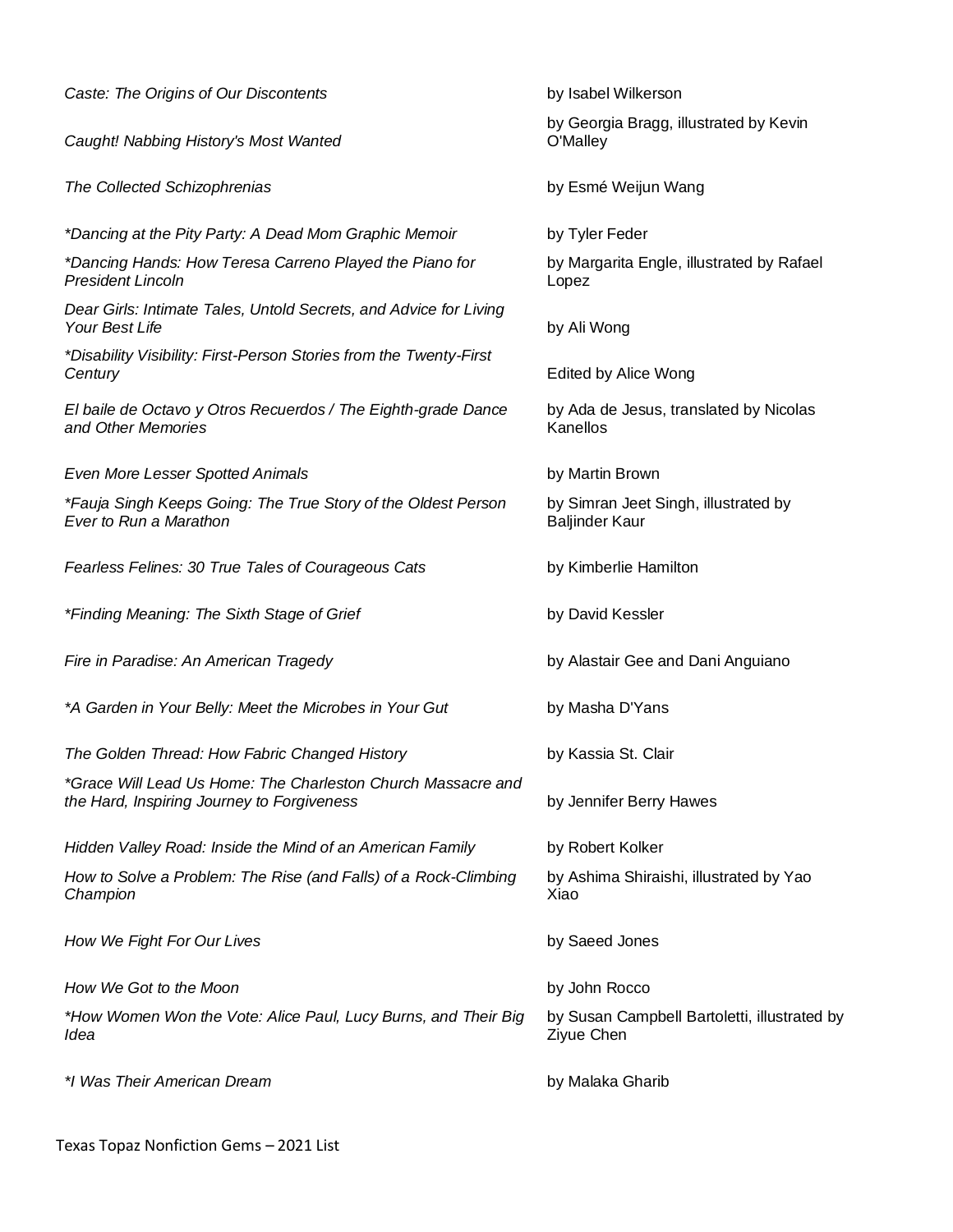| In the Dream House                                                                                  | by Carmen Maria Machado                                |
|-----------------------------------------------------------------------------------------------------|--------------------------------------------------------|
| It Began with a Page: How Gyo Fujikawa Drew the Way                                                 | by Kyo Maclear, illustrated by Julie<br>Morstad        |
| Itch! Everything You Didn't Want to Know about What Makes You<br>Scratch                            | by Anita Sanchez, illustrated by Gilbert<br>Ford       |
| *Jane Against the World                                                                             | by Karen Blumenthal                                    |
| <b>Just Like Beverly</b>                                                                            | by Vicki Conrad, illustrated by David Hohn             |
| Know My Name: A Memoir                                                                              | by Chanel Miller                                       |
| Let's Save Our Planet: Forests. Uncover the Facts. Be Inspired.<br>Make a Difference.               | by Jess French, illustrated by Alexander<br>Mostov     |
| *A Last Goodbye                                                                                     | by Elin Kelsey, illustrated by Soyeon Kim              |
| The Last Stargazers: The Enduring Story of Astronomy's Vanishing<br>Explorers                       | by Emily Levesque                                      |
| The Less People Know About Us: A Mystery of Betrayal, Family<br>Secrets, and Stolen Identity        | by Axton Betz-Hamilton                                 |
| The Lincoln Conspiracy: The Secret Plot to Kill America's 16th<br>President--And Why It Failed      | by Brad Meltzer                                        |
| The Lost Family: How DNA Testing is Upending Who We Are                                             | by Libby Copeland                                      |
| *Love Your Body                                                                                     | by Jessica Sanders, illustrated by Carol<br>Rossetti   |
| *Maid: Hard work, low pay, and a mother's will to survive                                           | by Stephanie Land                                      |
| Making Their Voices Heard: The Inspiring Friendship of Ella<br><b>Fitzgerald and Marilyn Monroe</b> | by Vivian Kirkfield, illustrated by Alleanna<br>Harris |
| Memorial Drive: A Daughter's Memoir                                                                 | by Natasha Trethewey                                   |
| <b>Mindfulness and Meditation</b>                                                                   | by Whitney Stewart                                     |
| <b>Mobituaries: Great Lives Worth Reliving</b>                                                      | by Mo Rocca                                            |
| *Monstrous: The Lore, the Gore, and Science Behind Your Favorite<br><b>Monsters</b>                 | by Carlyn Beccia                                       |
| *Moth: An Evolution Story                                                                           | by Isabel Thomas, illustrated by Daniel<br>Egnéus      |
| Mother Jones and Her Army of Mill Children                                                          | by Jonah Winter, illlustrated by Nancy<br>Carpenter    |
| *My Bed: Enchanting Ways to Fall Asleep Around the World                                            | by Rebecca Bond, illustrated by Sally<br>Mavor         |
| My Survival: A Girl on Schindler's List                                                             | Rena Finder with Joshua M. Greene                      |
| Texas Topaz Nonfiction Gems - 2021 List                                                             |                                                        |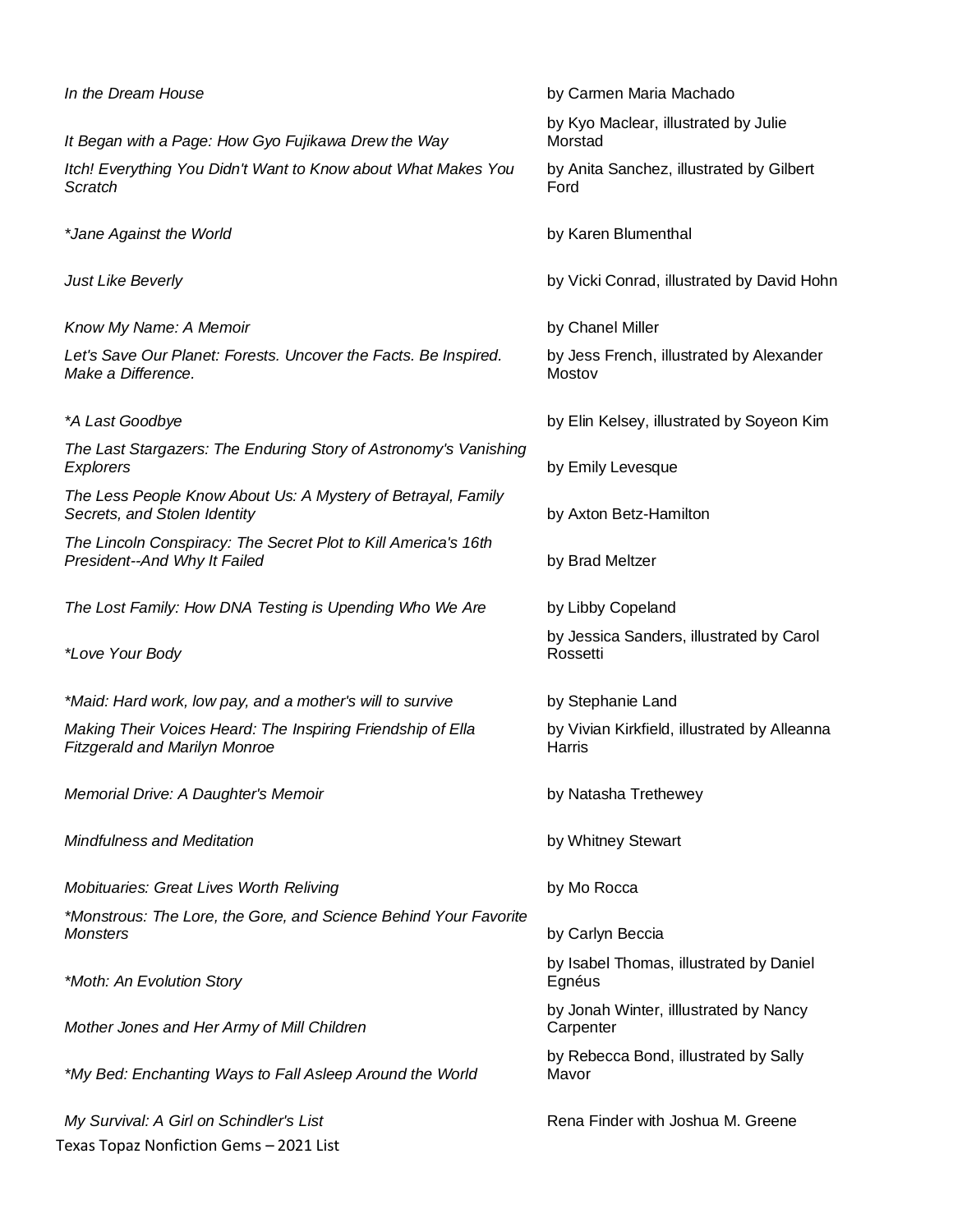Texas Topaz Nonfiction Gems – 2021 List *\*The Next President: The Unexpected Beginnings and Unwritten Future of America's Presidents* by Kate Messner, illustrated by Adam Rex *\*Nonsense! The Curious Story of Edward Gorey \*Not a Bean Obviously* by Akilah Hughes *Ocean Speaks: How Marie Tharp Revealed the Ocean's Biggest Secret* by Jess Keating, illustrated by Katie Hickey *\*The Oldest Student: How Mary Walker Learned to Read Once a Girl, Always a Boy: A Family Memoir of a Transgender Journey* by Jo Ivester *Overground Railroad: The Green Book and the Roots of Black Travel in America* by Candacy Taylor **Packs: Strength in Numbers by Hannah Salyer** by Hannah Salyer *\*The Pandemic Century: One Hundred Years of Panic, Hysteria, and Hubris* by Mark Honigsbaum *Paper Son: The Inspiring Story of Tyrus Wong, Immigrant and Artist* by Julie Leung, illustrated by Chris Saaki *\*PLASTICUS MARITIMUS: An Invasive Species Play Like An Animal! Why Critters Splash, Race, Twirl, and Chase \*Playlist: The Rebels and Revolutionaries of Sound The Poison Eaters: Fighting Danger and Fraud in Our Food and Drugs* by Gail Jarrow *Queen of Physics: How Wu Chien Shiung Helped Unlock the Secrets of the Atom Rainbow Revolutionaries: 50 LGBTQ+ People Who Made History \*R-E-S-P-E-C-T, Aretha Franklin, the Queen of Soul \*Rise! From Caged Bird to Poet of the People, Maya Angelou Rough Magic: Riding the World's Loneliest Horse Race* by Lara Prior-Palmer *\*Selena: Queen of Tejano Music She Leads: The Elephant Matriarch*

*\*Nazi Saboteurs: Hitler's Secret Attack on America* by Samantha Seiple

by Lori Mortensen, illustrated by Chloe Bristol

by Claudia Guadalupe Martinez, illustrated by Laura Gonzalez

by Rita Lorraine Hubbard, illustrated by Oge Mora

by Ana Pêgo and Isabel Minhós Martins, illustrated by Bernardo P. Carvalho

by Maria Gianferrari, illustrated by Mia Powell

by James Rhodes, illustrated by Martin O'Neill

by Teresa Robeson, illustrated by Rebecca Huang

by Sarah Prager, illustrated by Sarah Papworth

by Carole Boston Weatherford, illustrated by Frank Morrison

by Bethany Hegedus, illustrated by Tonya Engel

by Sylvia López, illustrated by Paola Escobar

by June Smalls, illustrated by Yumi Shimokawara